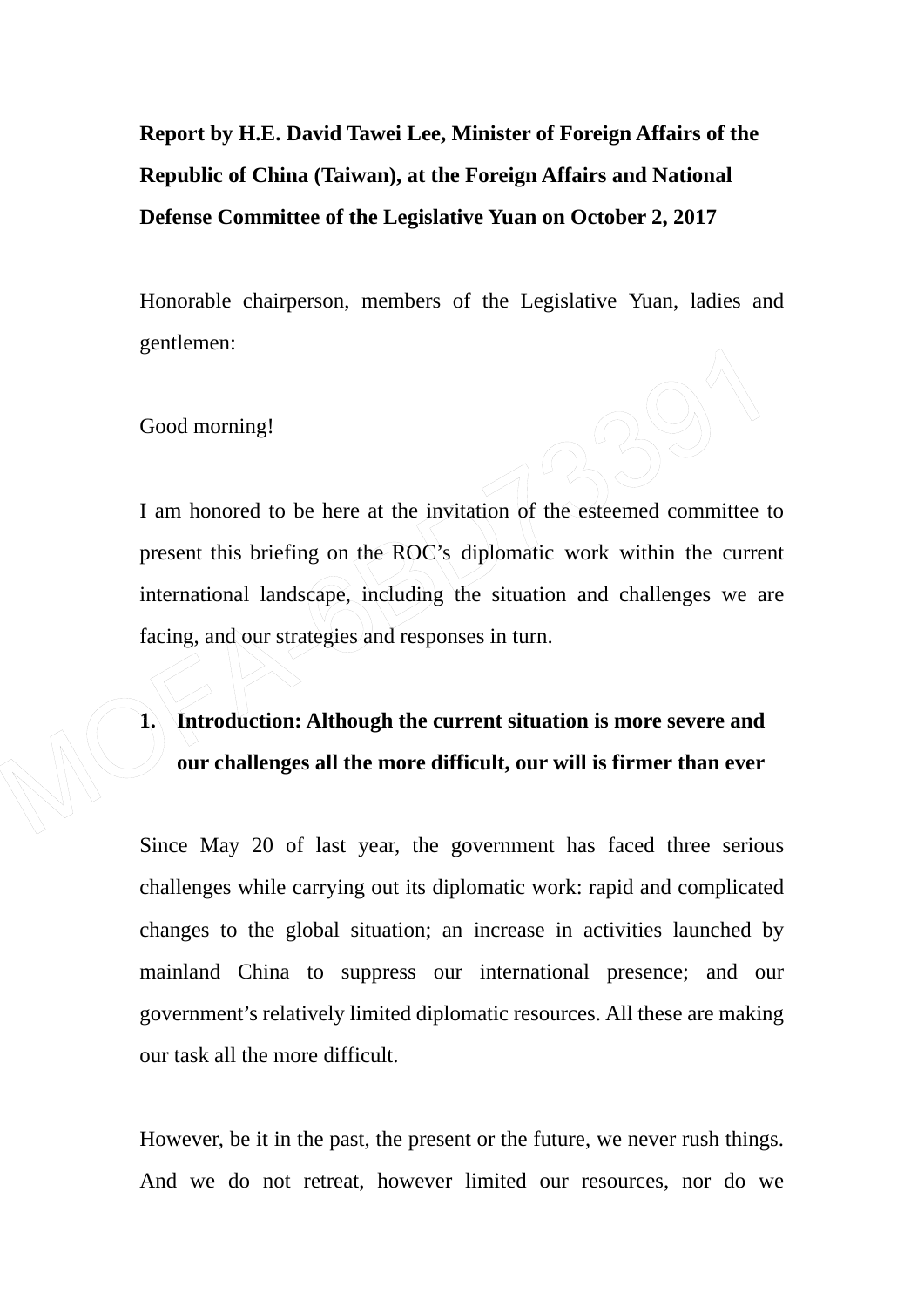compromise when under threat. Because greater challenges and difficulties can only bring forth greater will and determination, and make us more proactive and innovative in our approach.

Over the past year and more, we have dealt with the international situation with an honest attitude, and responded to challenges in a practical manner. We have utilized our diplomatic resources with careful consideration, bolstered our diplomatic prowess, and strengthened the integration of local government and private sector forces.

With the joint efforts of the government and the people, Taiwan continues to engage with the world successfully, building global goodwill, fulfilling more international responsibilities and expanding overseas business opportunities, as well as displaying more soft power. With our steadfast approach, our diplomatic relationships are being advancing steadily, a step  $a t/a$  time.

# **2. Our national security and interests hinge on developments to the international situation**

To protect our nation's security and interests, the government is on constant alert, and ready to respond to changes in the international situation, especially in terms of such traditional and nontraditional challenges as North Korea's nuclear threat, territorial disputes in the South China Sea, the rise of protectionist trading practices, global climate change, and widespread terrorism.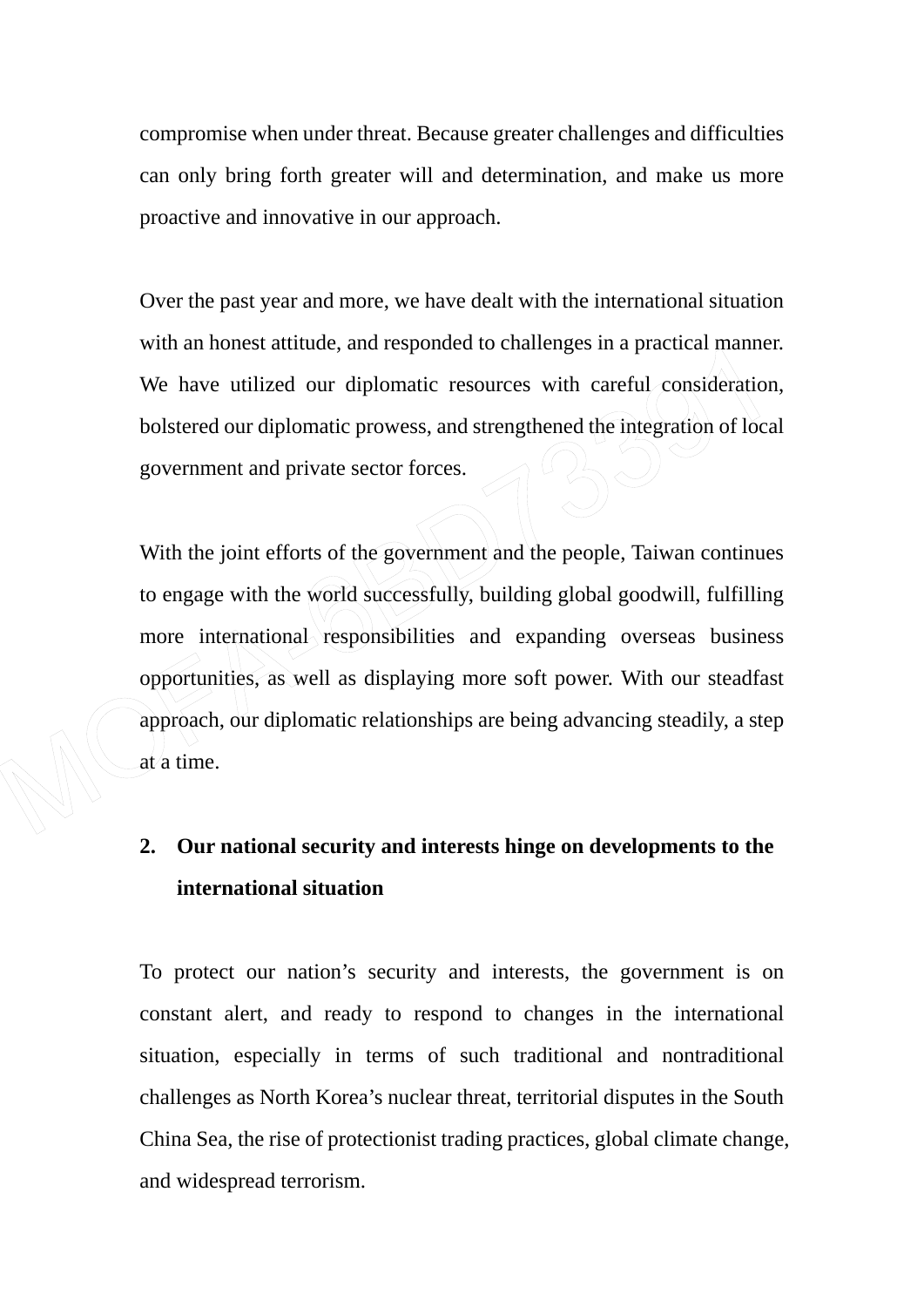Among these challenges, North Korea's nuclear threat has been of most concern of late. North Korea's two consecutive missile tests, which both flew over Hokkaido, Japan, together with its sixth nuclear test, represent behavior that harms regional peace and stability.

Our government immediately convened national security meetings in response to these incidents. We are paying close attention to the developing situation, and have mapped out relevant countermeasures and issued strong condemnations. The government supports the denuclearization of the Korean Peninsula and the peaceful settlement of the issue of the Korean Peninsula through dialogue. We will continue to cooperate with the international community in pursuing joint actions that help maintain regional stability and order.

 $\overline{\phantom{a}}$ 

In addition to the tensions in the northeast of Asia, the situation in the South China Sea also remains precarious and volatile. Our government will safeguard the ROC's territorial sovereignty in the South China Sea, and uphold freedom of navigation and overflight in the South China Sea. Furthermore, we will continue to use Taiping Island as a base for conducting ecological and environmental research, and for carrying out humanitarian rescue missions. Through negotiations conducted on the basis of equality, we are willing to work with all states concerned to advance peace and stability, as well as promote the joint conservation and development of resources, in the South China Sea.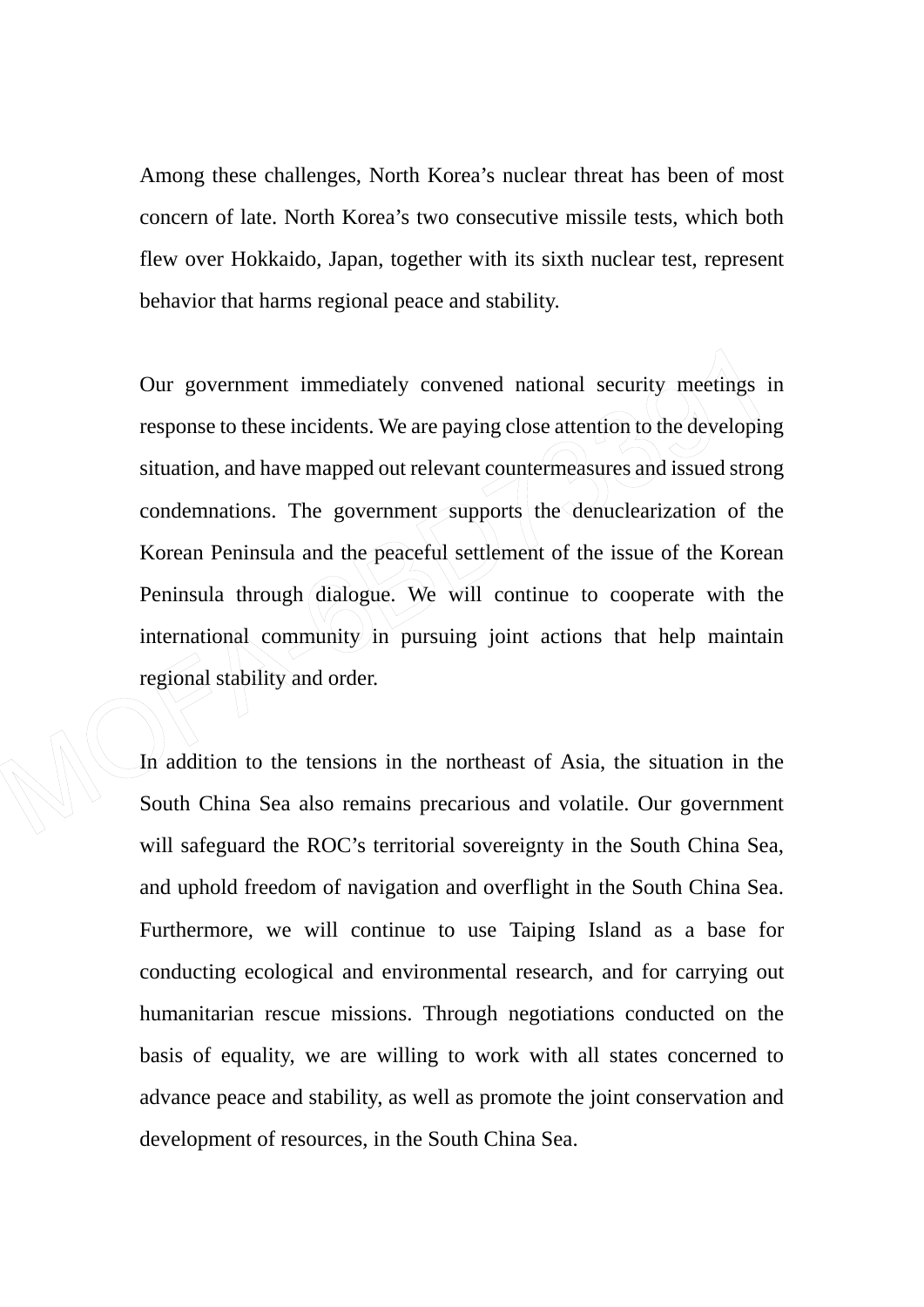# **3. Strategies and practices for dealing with the current international situation and associated challenges**

Faced with an increasingly severe and complicated international situation, as well as an increasingly difficult and diverse range of challenges, we will strategically continue to uphold the principle of steadfast diplomacy in conducting our diplomatic work. In terms of tactics, we will be more practical, more flexible and more creative, acting in accordance with the changing situation, and dealing with matters from a subjective and objective point of view. Key strategies and practices will include:

# **(1)Maintaining a stable foreign policy, dialogue with various partner countries**

We will continue to act based on the principles of steadfast diplomacy and mutual assistance for mutual benefit, implementing foreign policy and maintaining dialogue with various other actors to create a win-win situation. In addition to consolidating our relationships with our diplomatic allies, we will continue to deepen substantial relations with likeminded nations such as the US, Japan and European Union member states. We will also continue to promote the New Southbound Policy, and strengthen our role in the Asia-Pacific region. This will bring Taiwan closer to the region and to the world, and the world closer to Taiwan.

According to a recent survey conducted by a private polling company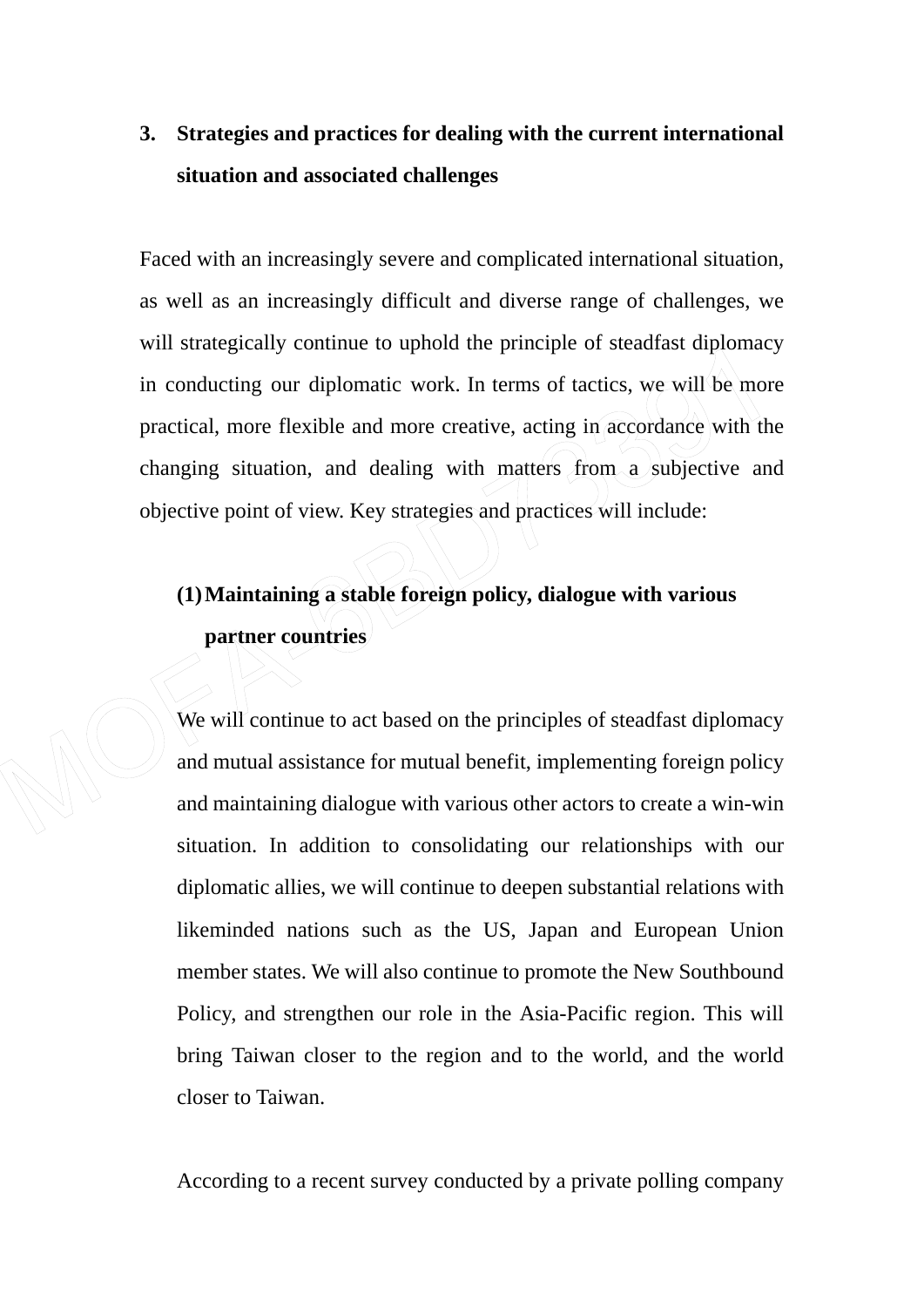commissioned by the Ministry of Foreign Affairs, over 70 percent of Taiwanese people supported the government's promotion of steadfast diplomacy and the New Southbound Policy. Some 75.6 percent endorsed the continuation of overseas visits by high-ranking officials; 84.8 percent supported new thinking that would see the provision of one-way aid replaced by a two-way approach based on mutual assistance for mutual benefit. MOFA will continue, as much as possible, to put things into practice according to our foreign policy. And we will work to ensure that our people really feel the results of our efforts, and thereby identify all the more with our policies.

**(2)Fulfilling our international responsibilities, building goodwill around the world** 

As a member of the international community, Taiwan has never relinquished the rights it is entitled to, nor forgotten its obligations and responsibilities to the international community. Going forward, we will continue to make further meaningful contributions to the world.

In terms of assisting our diplomatic allies, we are shifting away from the traditional thinking of offering one-way assistance to each ally. We are establishing an institutionalized system which is integrating limited government resources, and tying them up with business mechanisms from the private sector, maximizing the political and economic benefits of our aid. Having said that, we remain resolutely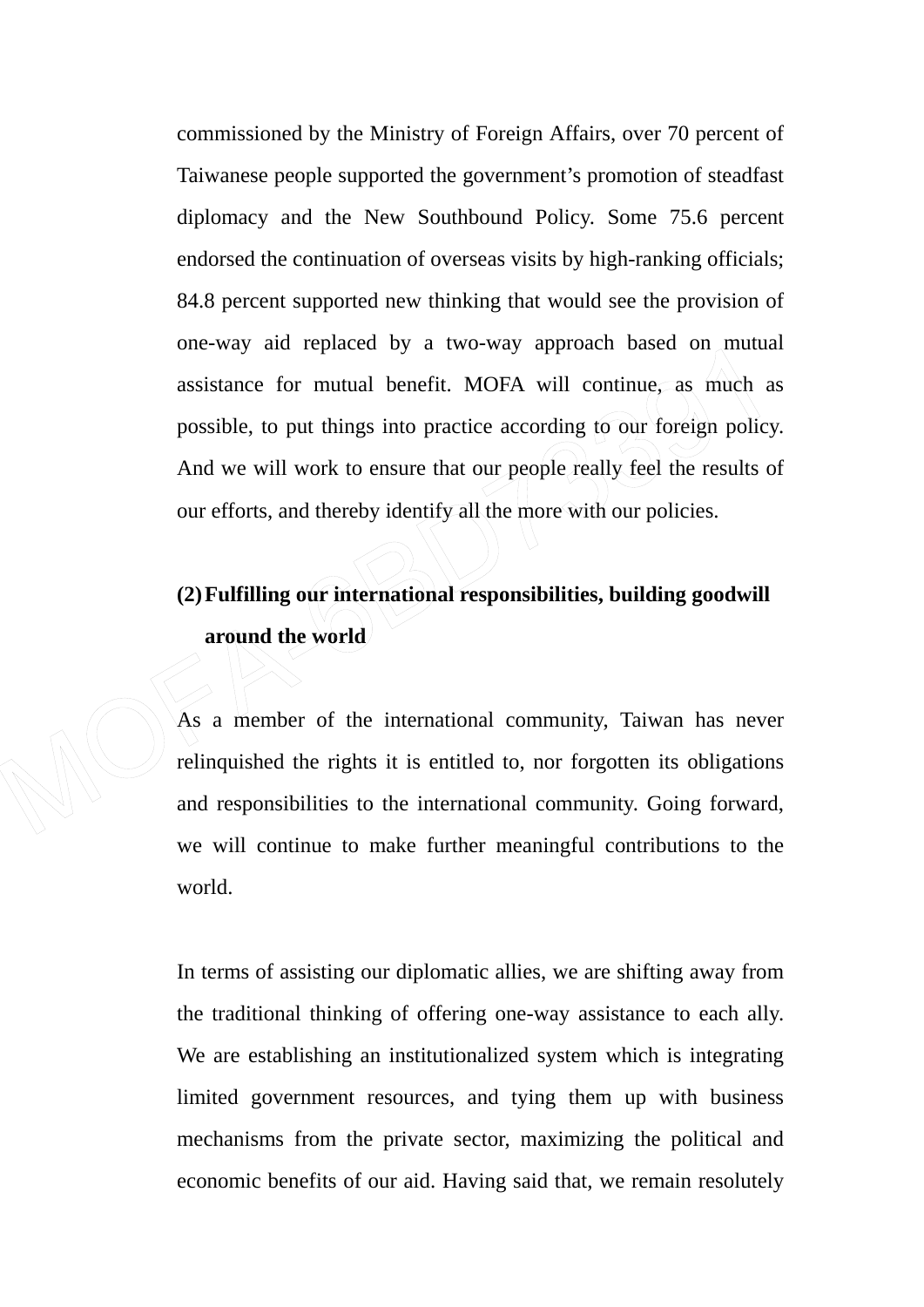opposed to entering into a meaningless tug-of-war with mainland China through checkbook diplomacy.

Furthermore, we are thinking especially in terms of regional political and economic strategy. Subsuming this institutionalized foreign aid program into our overseas economic and trading deployment will open up more space for Taiwan's economic development, help businesses enter overseas markets, particularly with a focus on attracting investment into allied countries, and create job opportunities, thereby enhancing Taiwan's regional and international influence.

Hence, the government recently adopted a plan to strengthen our entire foreign aid program, initially earmarking US\$3.5 billion in financing to help Taiwanese companies cooperate with New Southbound Policy partner countries on infrastructure and major development projects. Designated domestic financial institutions will offer preferential commercial loans; the government will subsidize the lower rates of interest.

As for international humanitarian assistance, Taiwan has abundant experience and capacity, and we have received widespread international affirmation for our involvement and contributions to this field for many years now. The government will maintain its active involvement in international humanitarian assistance activities and related international cooperation, continuing to incorporate the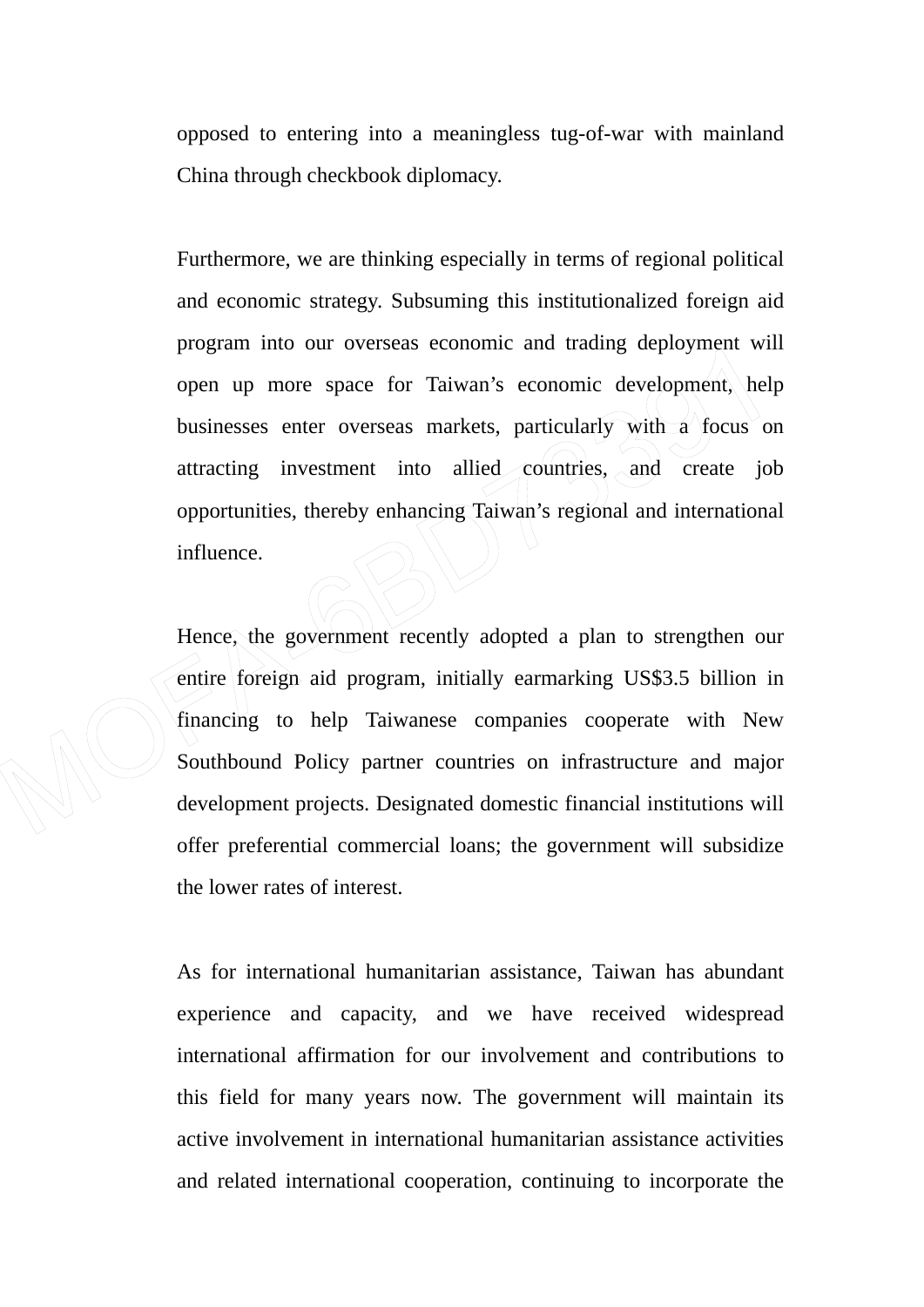capacity of the private sector into such efforts. We will build global goodwill, make concrete contributions, and put Taiwan's prowess and values on display.

In terms of global cooperation, with or without political interference, we will always show our wholehearted determination to participate in the international community so that we can make further contributions to contemporary issues of global concern. Be it regional security, public health and medicine, climate change, humanitarian aid, counterterrorism or cybersafety, Taiwan can be a reliable partner to the international community.

# **(3)Seeking international participation and creating links to the international community**

Our country has a right and duty to participate in and contribute to the international community, and this is also the hope of the 23 million people of Taiwan. The government is duty-bound to seek more participation in international organizations through pragmatic, professional, and contributive ways and join global efforts promoting sustainable development.

In this year's bid to gain participation in the United Nations, the government has adopted a multifaceted approach, strongly echoing the demands and aspirations of the people of Taiwan. Our heartfelt gratitude goes to the 17 allies who submitted a letter to the UN Secretary-General at the 72nd UN General Assembly or voiced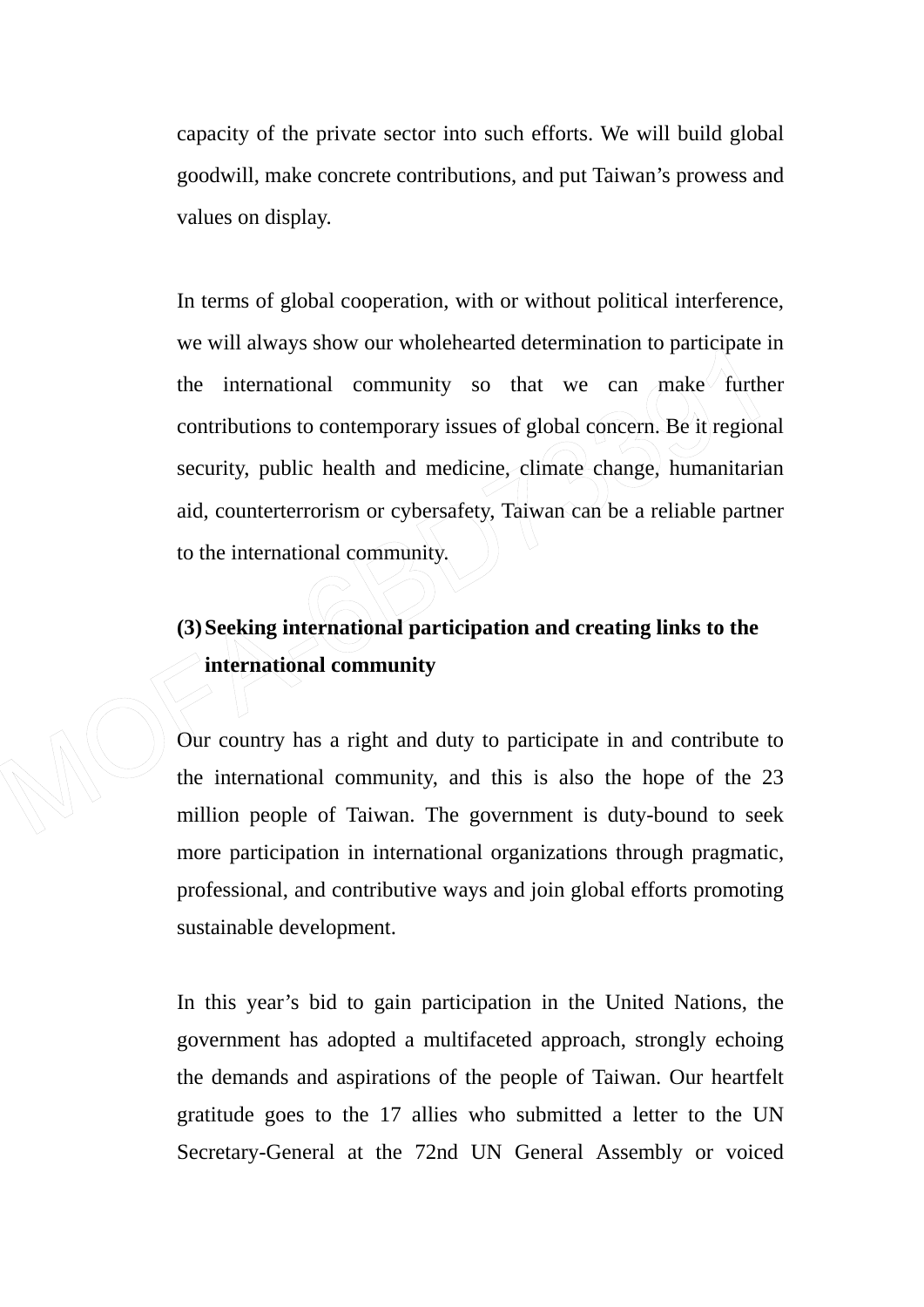support at the UNGA General Debate for our participation in the UN system and the 2030 Agenda for Sustainable Development. They also called on the United Nations to end discriminatory measures aimed at denying ROC passport-holders entry into UN premises. Ten representatives of these countries met with the UN Deputy Secretary-General to discuss the issue. I have personally drafted an op-ed calling on the UN to stop shutting out the people of Taiwan. The article was republished or reported on by more than  $160$ international media outlets. This broke a record, demonstrating that the international community's concern  $(and)$  support of Taiwan's position. In addition, the Ministry of Foreign Affairs has produced the related short film *Taiwan: A Partner for a Better World*, which has been posted on the Facebook pages of MOFA and Trending Taiwan, as well as the MOFA YouTube page. Since the short film was released on September 1, it has been viewed over 8.3 million times on the three platforms. About 83 percent of the viewers were outside of Taiwan, showing its promotional value. In the meantime, the government for the first time ever had a ministerial-level official, Minister of the Environmental Protection Administration Lee Ying-Yuan, release Taiwan's Voluntary National Review on the United Nations Sustainable Development Goals (SDGs) in New York. At the same time, the government brought the private sector together to help move forward related efforts, thereby showcasing Taiwan's worth as a global partner. One could say that our UN efforts this year have received the most international attention and affirmation.

## **(4)Enhancing economic and trade exchanges is a win-win for Taiwan and its partners**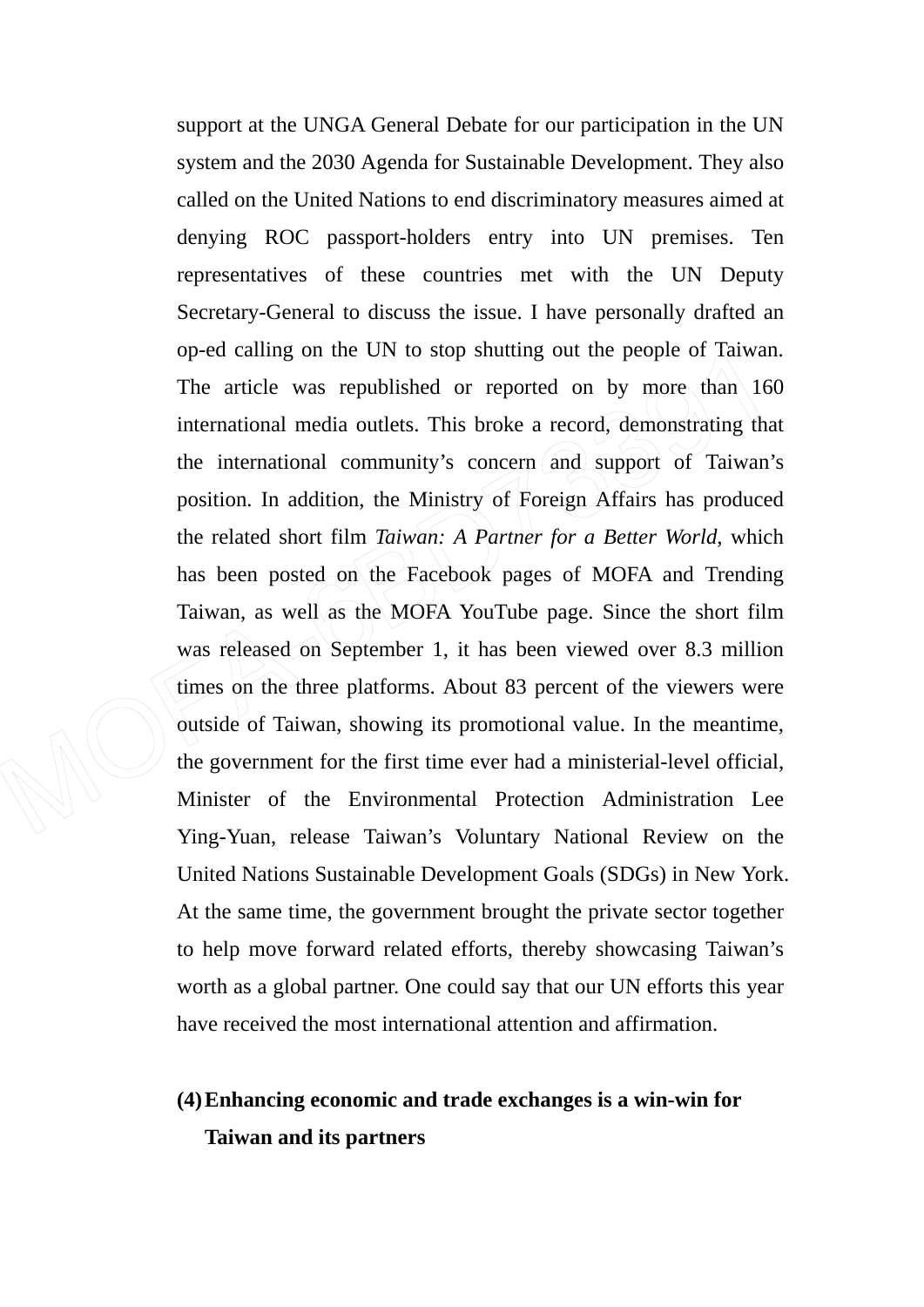External economic relations and trade form Taiwan's lifeline, yet in recent years protectionism has gathered momentum throughout the world, impacting Taiwan's external trade and economic development. Thus, we continue to seek to enter bilateral and multilateral agreements with our major trade partners or establish long-term mechanisms for engaging in talks on economic cooperation. We also promote the signing or updating of investment protection agreements and economic cooperation agreements. Another objective of ours is to join the Trans-Pacific Partnership and participate in other regional economic integration mechanisms.

In the meantime, the government will strengthen efforts to promote the New Southbound Policy through five flagship projects and three potential areas. The former focuses on personnel development for industry, public health cooperation, and industrial chain development, innovative industrial cooperation, and regional agricultural development, as well as a New Southbound Forum and Youth Exchange platform. The latter concentrates on the areas of public infrastructure, tourism, and cross-border e-commerce. Meanwhile, the 5+2 Innovative Industries initiative aims to promote biomedicine and other sectors, help local enterprises expand overseas, and strengthen links to regional and global markets, creating a win-win for everyone.

## **(5)Aptly utilizing limited resources and interacting with friendly countries**

The government has relatively limited resources for its foreign affairs. In particular, these last ten years has seen a sizeable reduction in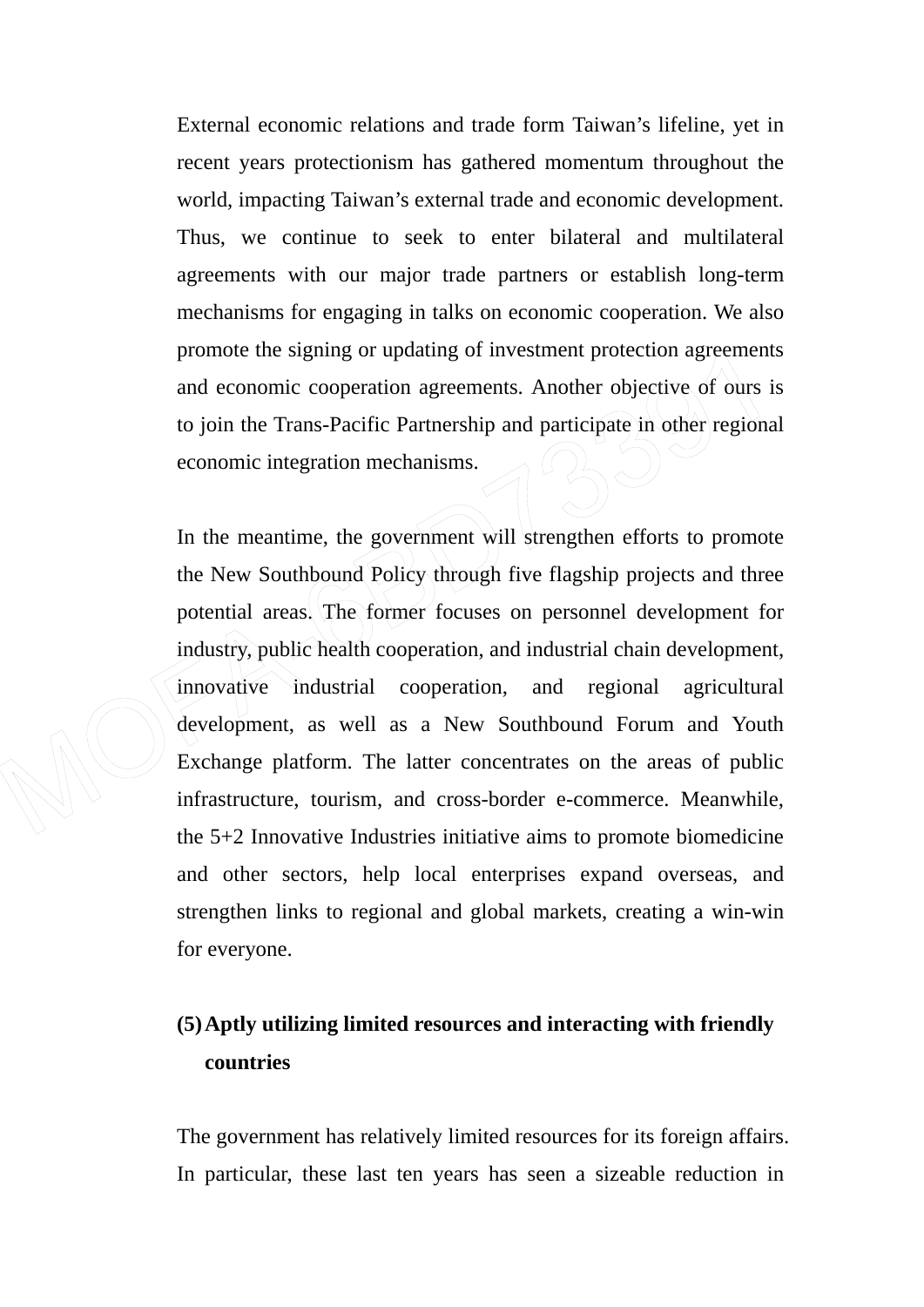funding for this purpose. Our budget has fallen from NT\$31.5 billion in the 2008 fiscal year to NT\$24.3 billion this fiscal year. However, to respond to today's harsh landscape and challenges and continue expanding Taiwan's international presence, MOFA will not only watch its expenses closely and do its best, but also vie for its necessary funding. Our funding for the upcoming fiscal year will be NT\$26.282 billion (about 1.32 percent of the total central government budget), up NT\$1.955 billion over this year's fiscal budget. The additional funding is mainly to cover the funding shortfall for bilateral cooperation projects. It is not for new objectives and definitely not for engaging in dollar diplomacy or a tug-of-war with mainland China. We will keep a close eye on our resources and reorganize our operations to maximize effectiveness, with all funding belonging to particular budgeted plans. We hope that the Legislative Yuan and this Committee will continue to support the budget for foreign affairs.

In the meantime, MOFA will continue to step up its consolidation of public and private sector resources and efforts so as to enhance relations with our allies and other likeminded countries.

## **(6)Leveraging Taiwan's strengths and combining efforts with our people**

Besides its commitment to democracy, freedom, and human rights, Taiwan possesses a high caliber citizenry, strong private industries, and soft power with respect to healthcare, education, human resources development, technological innovations, agriculture, and disaster prevention. These are all our relative strengths, including the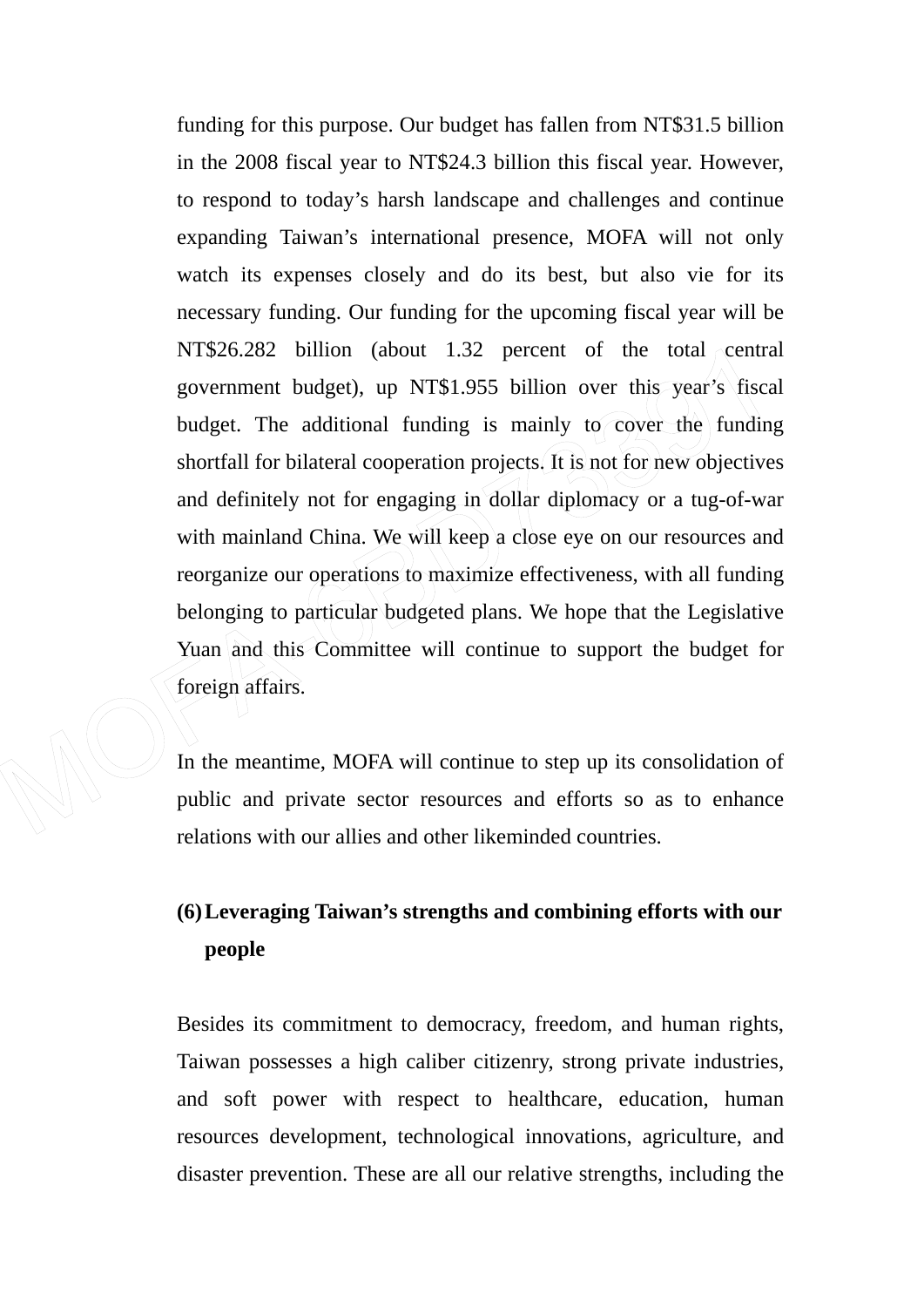achievements with our first rate medical care, universal health insurance coverage, and advanced smart cities, as well as high-quality agricultural technology and technological digitization. All of these have been highly lauded by the international community.

The government will continue to leverage Taiwan's strengths and further consolidate the vitality of the private sector so that together we can help Taiwan embrace the world.

### **(7)Adopting new media channels to improve communication**

The people form the cornerstone and pillar of the government's external affairs. For this reason, the understanding and support of the people are extremely important to our diplomatic endeavors. MOFA will continue employing all forms of new media to communicate with the people and all facets of society. In particular, we will focus more on such new media outlets as Facebook. For instance, I just mentioned this year's promotional video for gaining participation in the United Nations. Besides using traditional methods of dissemination, we put the video on MOFA's official Facebook page and other new media platforms. Most of these innovative products were created by MOFA employees under 40 years of age and gave the public a better understanding of the government's diplomatic endeavors.

### **4. Diplomatic achievements over the last year**

**(1)Proactively engaging with the world and letting Taiwan be seen**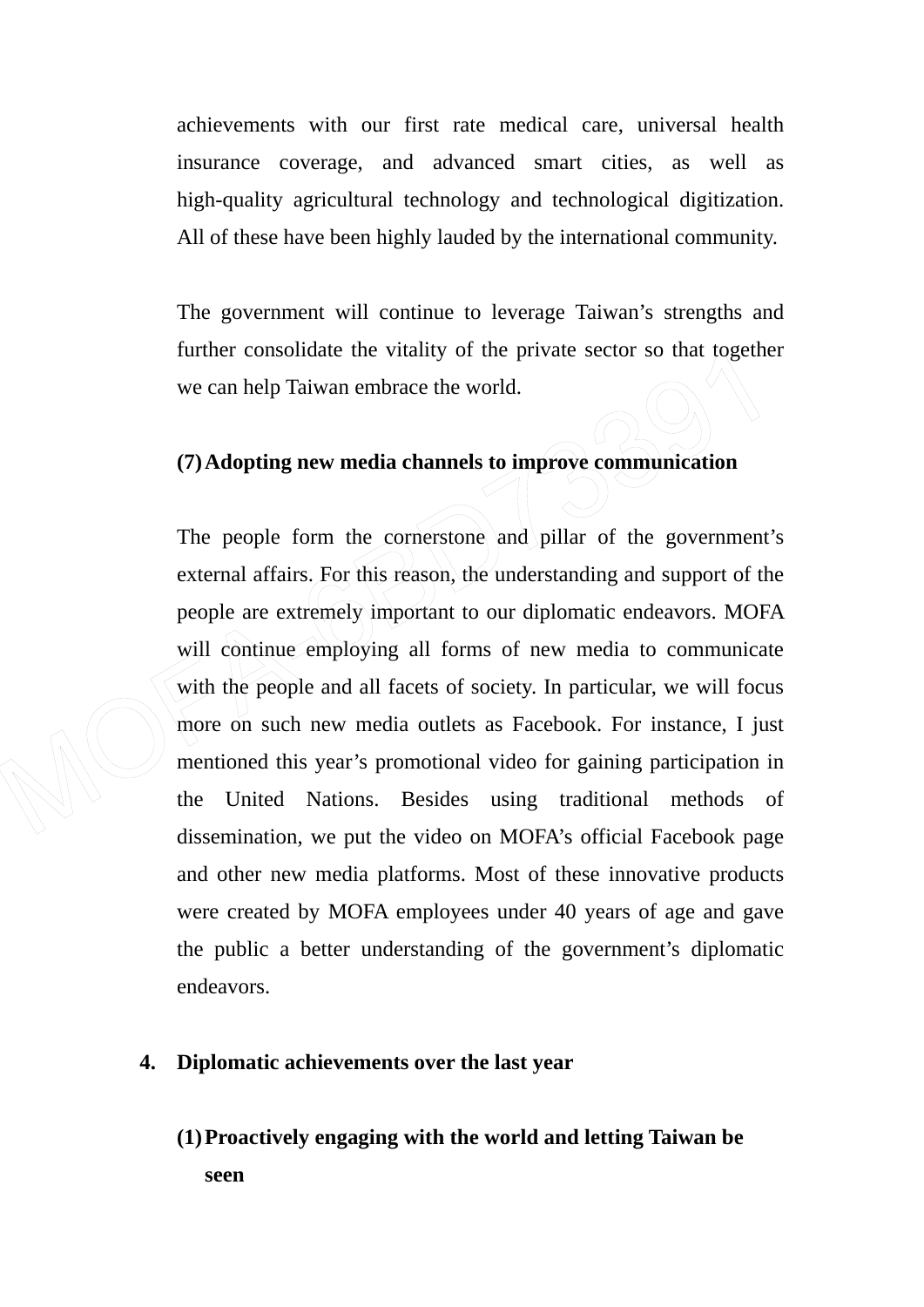Letting Taiwan embrace the world and be seen is the hope of the people of Taiwan as a whole. Over the last year or so, thanks to the combined efforts of the people and the government, President Tsai Ing-wen and Vice President Chen Chien-jen have led two delegations abroad, visiting seven allies in Latin America and the Vatican in Europe, while making six transit stops in the United States. The trips were very fruitful. As the envoy of President Tsai, I have led delegations to other allies, including Haiti, Swaziland, and Palau. Our efforts have let the world see and hear Taiwan to a greater extent.

In addition, mainland China has continued to hamper our participation in such international platforms as the World Health Organization (WHO), International Civil Aviation Organization (ICAO), and INTERPOL. Nevertheless, our government has kept vying to participate in even more international organizations, earning greater recognition and support from other countries. Meanwhile, we have deepened and expanded our participation as formal members in other key international venues, such as the Asia-Pacific Economic Cooperation and the World Trade Organization.

### **(2) Building global goodwill, advancing bilateral relations**

In addition to our diplomatic allies, we are paying particular attention to deepening partnerships with such important likeminded nations as the United States, Japan and EU member states, as well as New Southbound Policy partner countries. These various bilateral relationships have already seen further enhancement.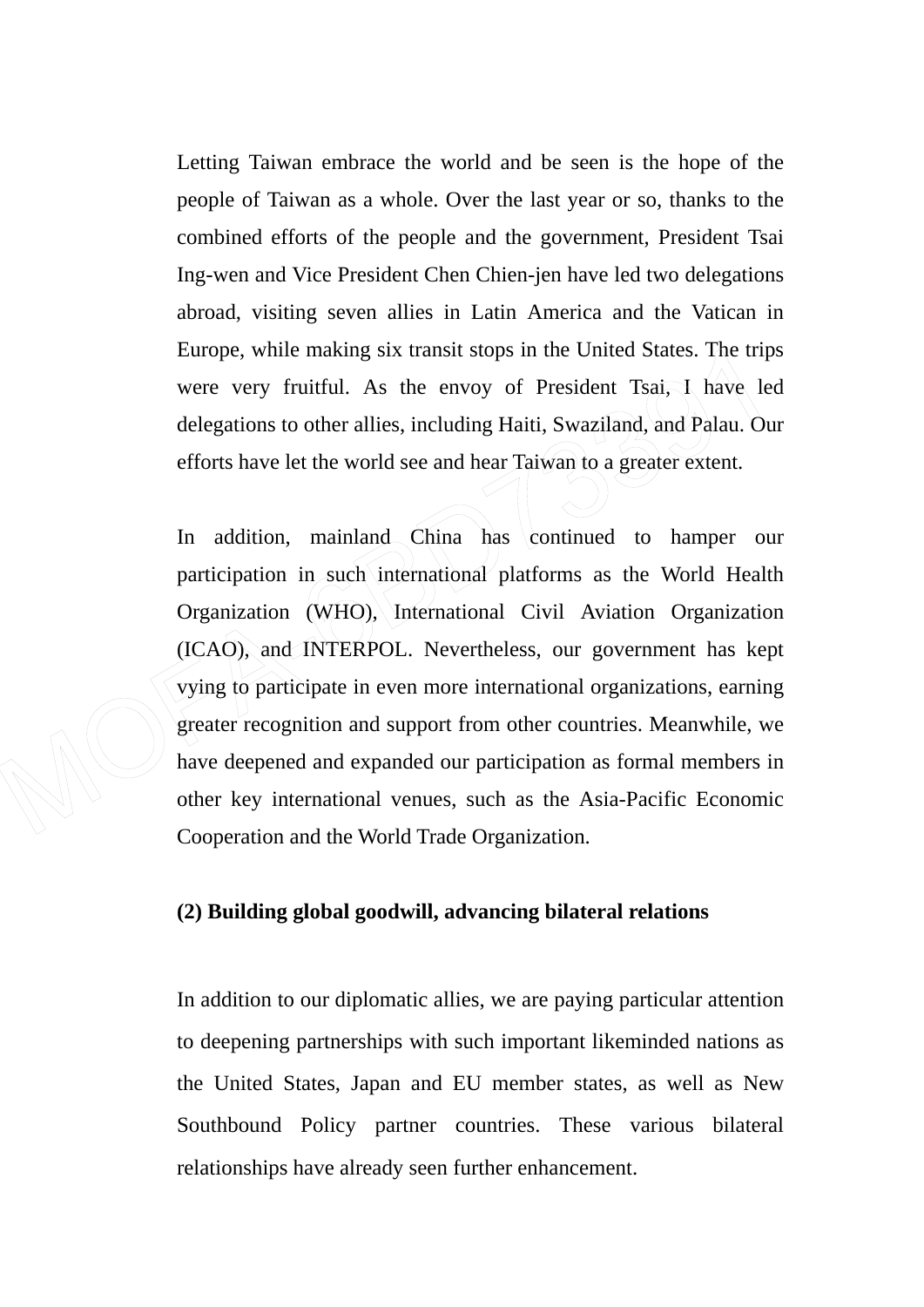In terms of Taiwan-US relations, we have been pleased to see that the Taiwan Relations Act continues to receive strong support at a high-level within the Trump administration's homeland security, state and defense departments. Indeed, in his early days of office, President Trump announced initial arms sales to Taiwan of up to US\$1.42 billion. The United States also continues to take concrete actions to support Taiwan's international participation, allowing us to expand our international presence. During the World Health Assembly's general debate on May 22, for example, Health Secretary Tom Price stressed that the US will continue to support Taiwan's inclusion in the WHO. And in July, the House Foreign Affairs Committee unanimously passed a resolution requesting that the secretary of state develop a strategy to regain observer status for Taiwan in the WHO. We are also grateful to the Subcommittee on Asia and the Pacific of the House Foreign Affairs Committee for passing the Taiwan Travel Act in June. Furthermore, we continue to respond to US invitations to participate in humanitarian assistance work associated with the Global Coalition to Defeat ISIS, and are deepening bilateral cooperation on counterterrorism. All these things show that Taiwan-US relations continue to improve significantly. As AIT Chairman James Moriarty publicly stated during a visit to Taiwan a few months ago, the present state of relations between Taiwan and the US has never been better.

Turning to relations with Japan, last year travelers between Taiwan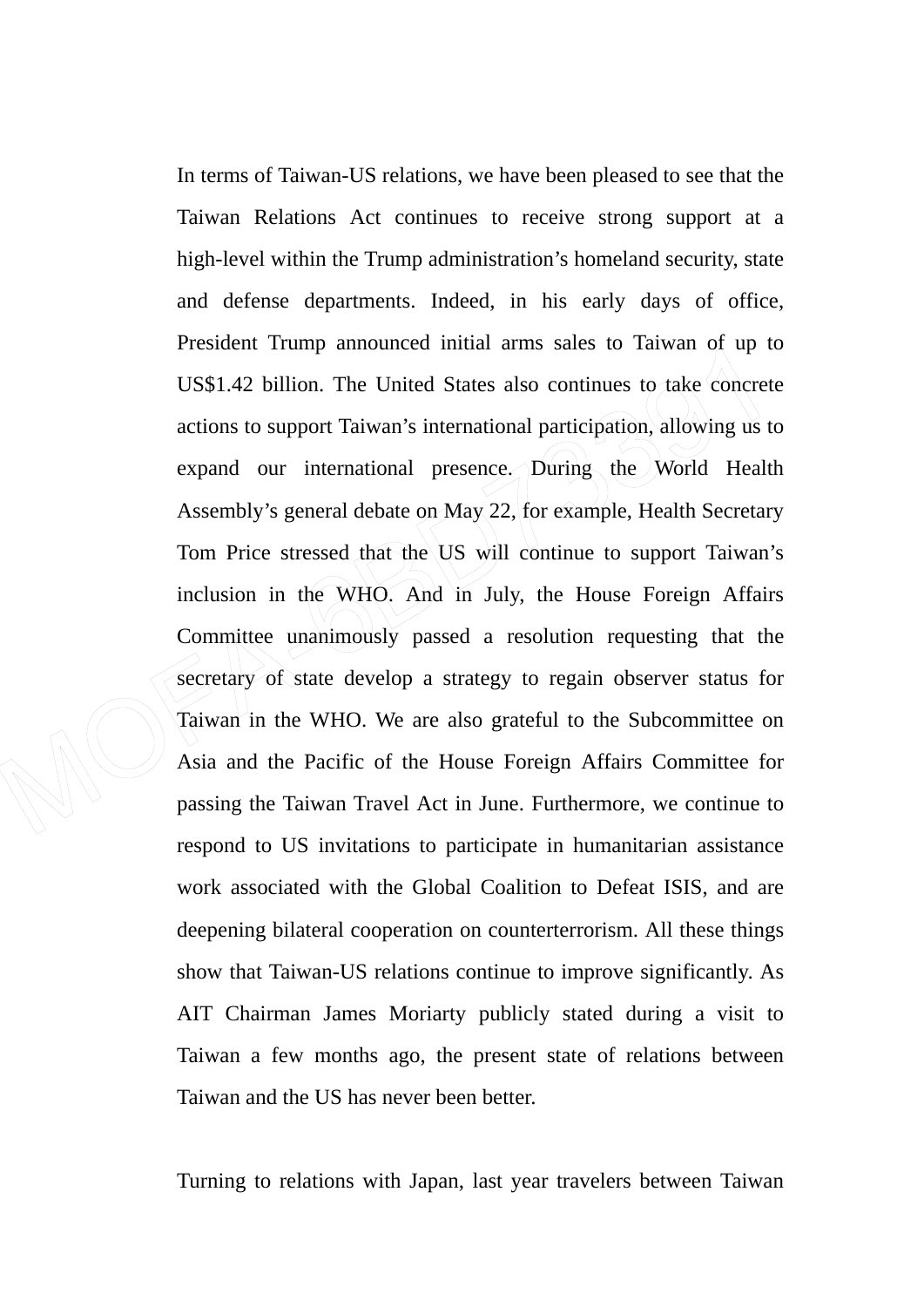and Japan made more than 6 million visits, setting historic new highs once again. We are also grateful that Japan has spoken up for Taiwan on the international stage on numerous occasions of late. For instance, Chief Cabinet Secretary Yoshihide Suga has expressed on behalf of the government Japan's support for Taiwan's participation in such international organizations as ICAO and the WHO. Moreover, the Interchange Association, Japan changed its name to the Japan-Taiwan Exchange Association on January 1, while Taiwan's Association of East Asian Relations changed its name and plaque to the Taiwan-Japan Relations Association on May 17. And in March, Japan sent its highest-level delegation to have visited Taiwan since 1972, headed by Senior Vice Minister of Internal Affairs and Communications Jiro Akama. This new development shows that Taiwan-Japan relations have already entered a new phase.

As for the New Southbound Policy, this initiative is gradually beginning to see results. Exchanges, in various forms, have continued to increase significantly, and Taiwan's role in the Asia-Pacific region has become all the more evident thanks to deeper, broader contact at all levels. At this preliminary stage, a number of important results have been reflected in our data, including:

i. Substantial growth in visitor numbers from New Southbound Policy partner countries: From January through July we received more than 1.25 million visitors from the 18 New Southbound Policy partner countries, representing a 36.7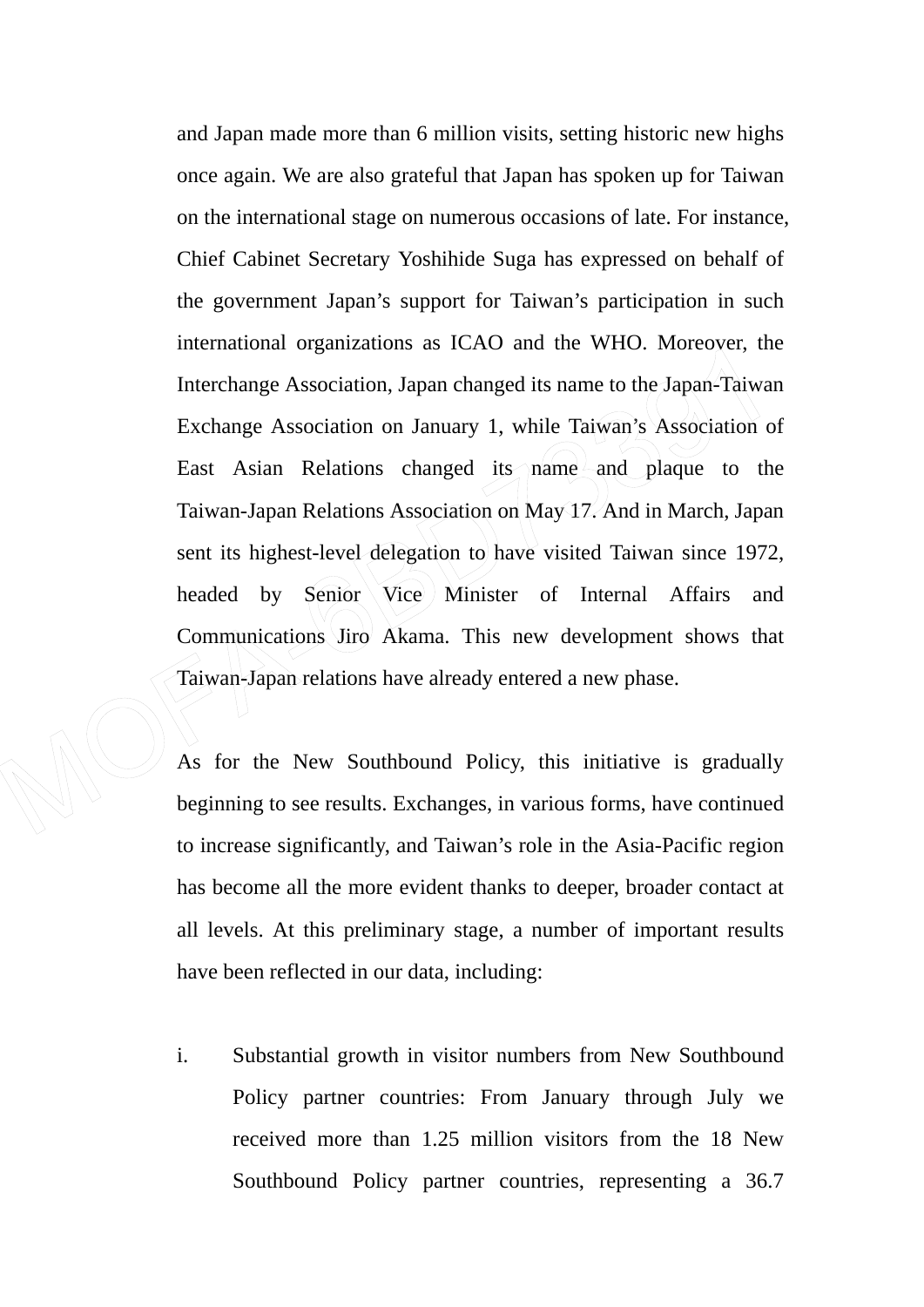percent increase over the same period last year.

- ii. Bilateral trade volumes continues to grow: From January through July, trade volumes with New Southbound Policy target countries grew by nearly one-fifth, or 19.39 percent, as compared with the same period last year. By comparison, our average growth in trade volumes in other regions was 12.28 percent.
- iii. Number of students from New Southbound Policy partner countries visiting Taiwan has grown significantly: 31,531 students from ASEAN countries, South Asia, Australia and New Zealand were studying in Taiwan during the 2016 academic year, as compared to 28,741 students during the 2015 academic year, representing an increase of 2,790 students.
- iv. Healthy investment outlook for state-owned and public enterprises: The CPC Corporation and other enterprises operating in ASEAN countries have secured a total of 31 cases of investment.

In terms of Taiwan-EU relations, high-level visits between the two sides have doubled, while other forms of exchange have also increased significantly. Last year, the EU parliament and the national parliaments of Belgium, Germany, France and other countries expressed support for Taiwan's participation in ICAO and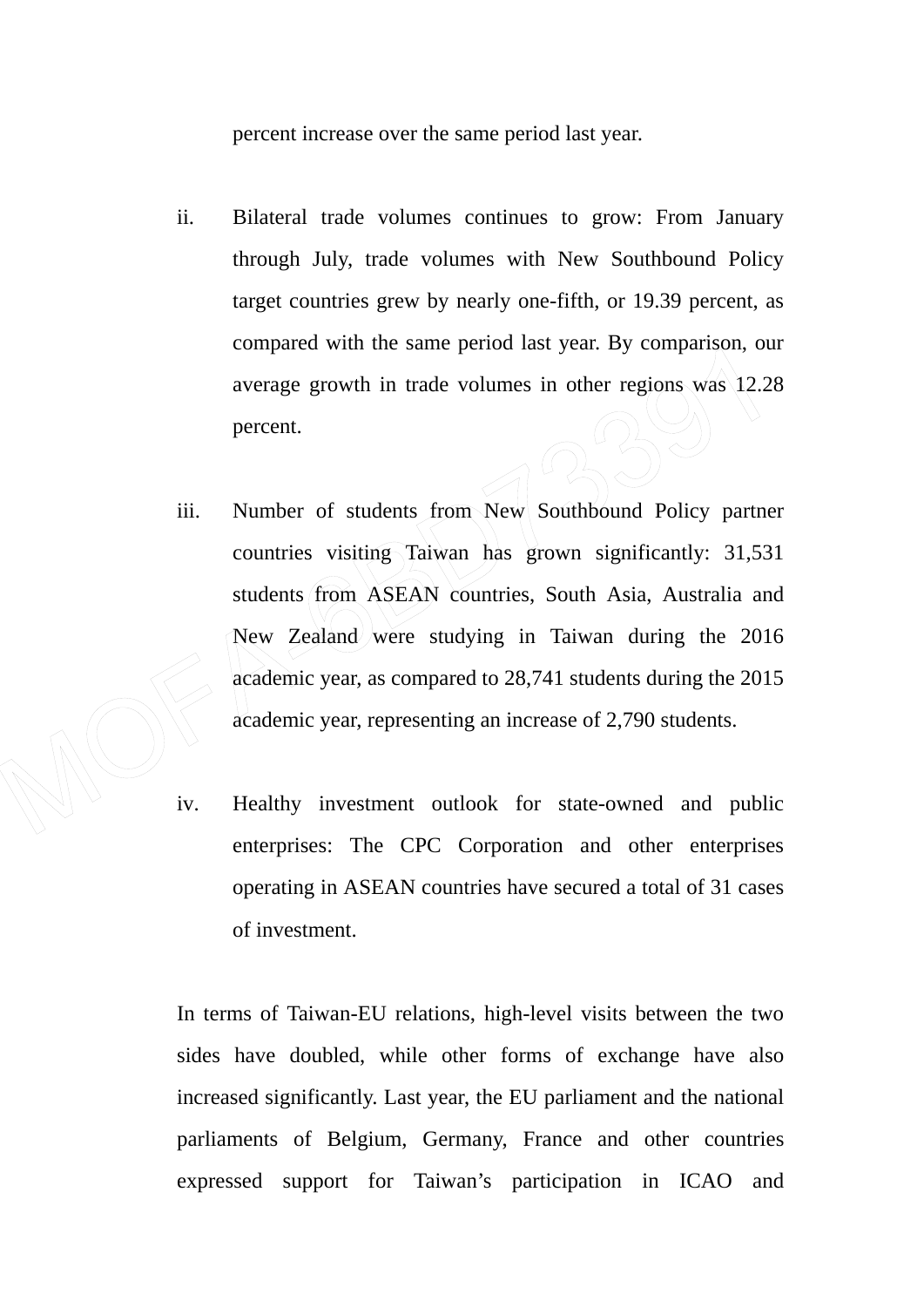INTERPOL. In Germany, in particular, a total of 97 members of parliament from across party lines supported Taiwan's participation in ICAO. We have also signed a joint declaration on energy transition cooperation with Germany, a joint declaration on youth working holidays with France, a taxation agreement with Poland, and a cooperation agreement on customs fraud with Finland, as well as developed various forms of cooperation and exchange with other EU member states. All these developments show our relationships with EU members to be mutually beneficial partnerships.

# **(3)Fulfilling more international responsibilities, contributing to the international community**

Taiwan is a model global citizen. Since the lifting of martial law, we have always adhered to the core values of peace, freedom, democracy and human rights. We actively assist the poor and the disadvantaged, we are against injustice, and strive to engage in international humanitarian assistance operations, showing that Taiwan is willing and able to fulfill its international responsibilities. For more than a year now, the government has been combining its forces with the private sector, and has been even more active in demonstrating Taiwan's worth.

We are abiding by our commitments, and doing our utmost to help our allies improve people's wellbeing, creating win-win dividends. And in terms of global cooperation, Taiwan has never been absent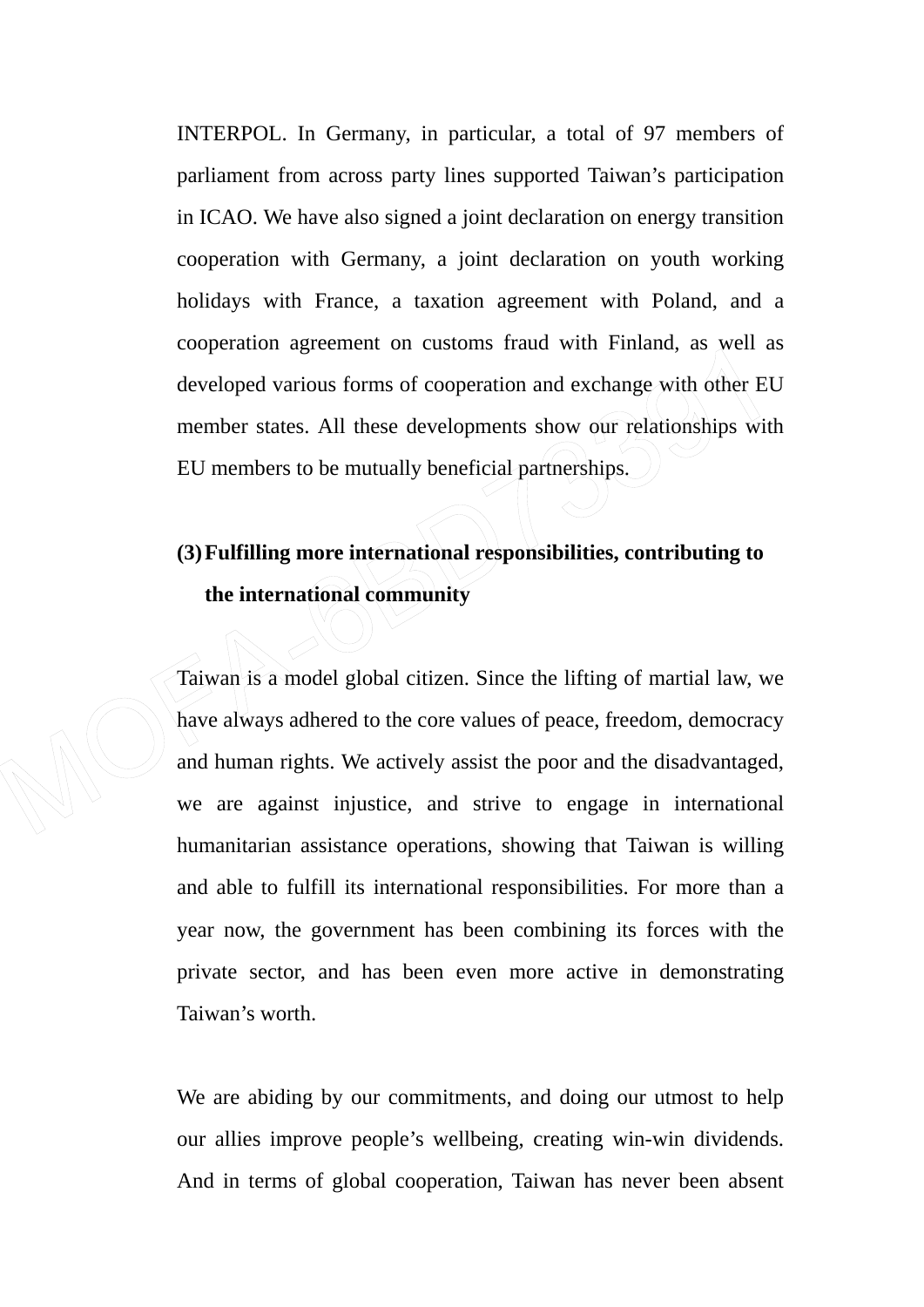from engaging in the important issues affecting the world. Despite the pressure and the interference, we maintain our concern for such global issues as regional security, public health and medicine, climate change, humanitarian assistance and relief, counterterrorism cooperation and cybersecurity, cooperating with other democratic nations in hopes of making a meaningful contribution to humankind.

In terms of humanitarian assistance, we are providing aid to the survivors of natural disasters in Haiti and other countries, and, to echo Pope Francis's compassionate appeals, have been working with the Holy See on a number of humanitarian assistance projects. MOFA has also donated US\$100,000 to the emergency response fund at CARE International, one of the world's top ten INGOs engaging in humanitarian relief and development work. The organization is planning to use these funds in responding to major humanitarian crises in Iraq and the Democratic Republic of Congo, to safeguard the welfare of tens of thousands of women and children who have fallen victim to the conflicts in each of those countries.

At the invitation of the US government, we also continue to take part in cooperative humanitarian efforts focusing on Iraqi refugees. And our government also donated US\$800,000 following the destruction caused by Hurricane Harvey in Texas and Louisiana last month, as well as US\$100,000 following the recent earthquake in Mexico, taking concrete action to help survivors in each locality.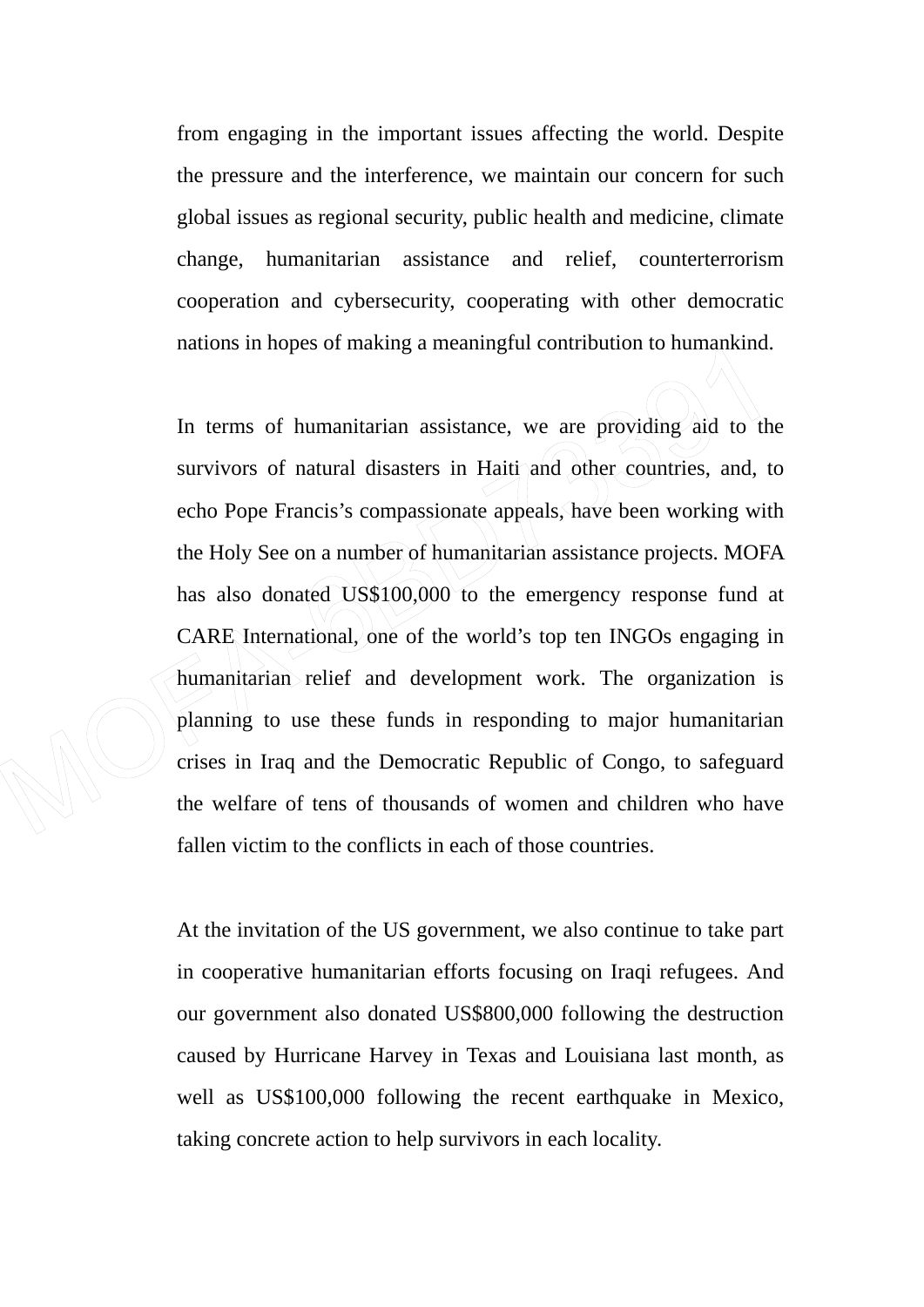# **(4)Expanding overseas business opportunities, raising Taiwan's competitiveness**

To respond to the rising wave of protectionism and other such developments affecting global economics and trade, assist enterprises in opening up overseas business opportunities, strengthen global and regional economic and trade links, and raise the global competitiveness of Taiwanese industry, in the past year or so we have significantly increased bilateral trade with New Southbound Policy partner countries. MOFA and its overseas missions have also continued to cooperate fully with our economic and industrial policy, and have promoted trade-related work. Going forward, the government will continue to increase economic and trade-related cooperation with its primary trading partners and New Southbound Policy partner countries, and expand business opportunities in emerging markets, thus enhancing the development of our nation's industry.

# **(5)Displaying more soft power, increasing interaction with the international community**

To increase visibility and acknowledgement for Taiwan from the international community, MOFA continues to promote Taiwan's soft power on the international stage via a variety of channels and approaches, mainly involving health care, agriculture, cultural and youth exchanges, tourism and ICT. We are also actively assisting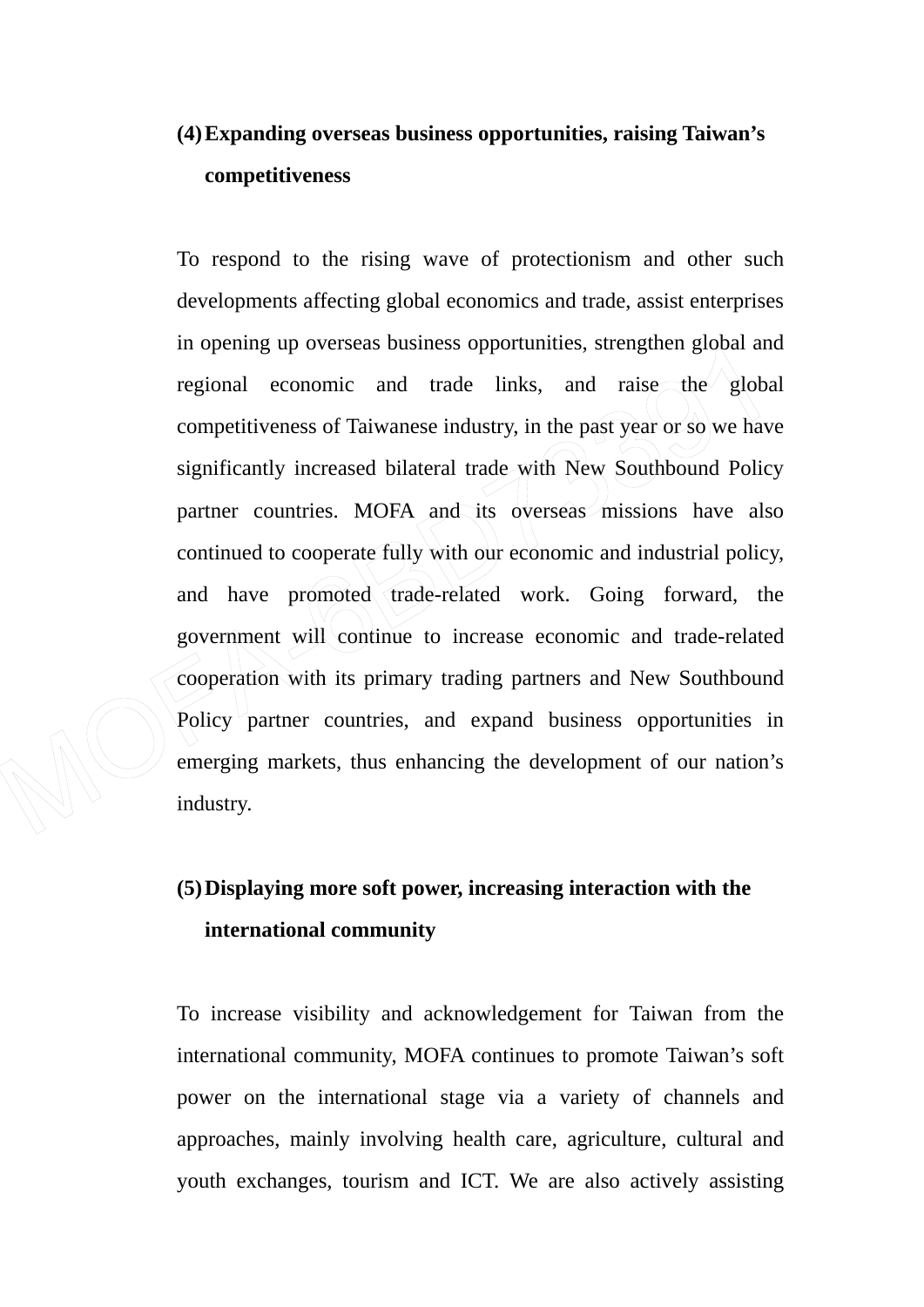Taiwanese NGOs and other civil groups to link up or cooperate with international counterparts. Other efforts, such as integrating local government and private sector forces, and promoting city diplomacy, are also having a definite impact.

#### **5. Conclusion**

The purpose of diplomacy is to promote the national interest, and ensure that one's country can survive and have the space to develop. The international circumstances and practical challenges that confront a nation won't change in any significant way due to its internal, domestic political situation.

For Taiwan, it is essential for the ruling and opposition parties to agree on a consistent foreign policy. Diplomatic decisions should come about through calm, rational and precise calculation and judgement. And as part of this reckoning, what's practical and feasible must be necessary prerequisites for a successful foreign policy.

Faced with increasingly severe international circumstances and challenges, I and my colleagues at MOFA will continue to maintain our professionalism. We will live up to people's expectations, preserving a cool, calm attitude, and remaining well prepared to do our very best at any time of asking.

In closing, I thank the committee once again for your support and